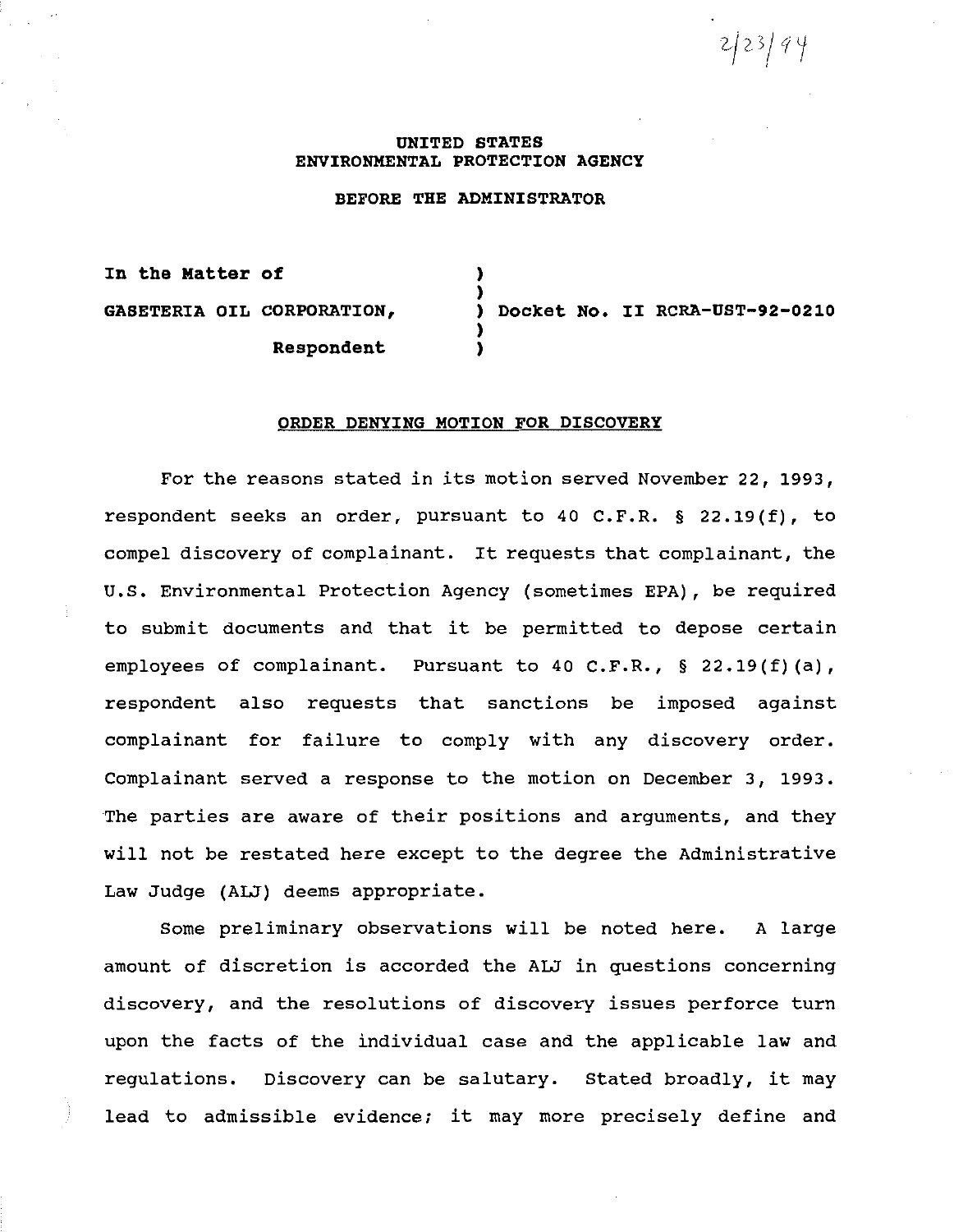narrow the issues; it may result in a more expedited hearing or the settlement of the matter. Notwithstanding these vaunted virtues, discovery as a litigation art may be put to inapposite uses to the disadvantage of justice. Therefore, let it be emphasized here that neither party will be permitted, under the guise of discovery, to engage in delaying, paper-producing, action-avoiding tactics. Further, discovery in an administrative hearing is different from federal civil proceedings. There is no basic constitutional right to pretrial discovery in administrative proceedings. Silverman v. Commodity Futures Trading Commission, 549 F.2d 28, 33 (7th Cir. 1977); 4 Stein, Mitchell, Mezines, Administrative Law, § 23.01(1]. However, "discovery must be granted if in the particular situation a refusal to do so would so prejudice a party as to deny him due process." McClelland v. Andrus, 606 F.2d 1278, 1285 (D.C. Cir. 1979); quoted in, inter alia, Mister Discount Stockbrokers, Inc. v. SEC, 768 F.2d 875 (1985). The concept of ''due process" is not immutable. Resolution of discovery issues turn upon the facts of each case and the applicable law and regulations. Under the Consolidated Rules of Practice, 40 C.F.R. Part 22, the parties are required only to exchange the names of the expert and other witnesses along with a "brief narrative" summary of their testimony, and documents which each party intends to introduce into evidence. 40 C.F.R. § 22.19(b). Beyond this, the parties are not obligated to complete any other discovery. Although voluntary discovery is strongly encouraged, it is not mandatory. After the prehearing exchanges, if the parties are not able to complete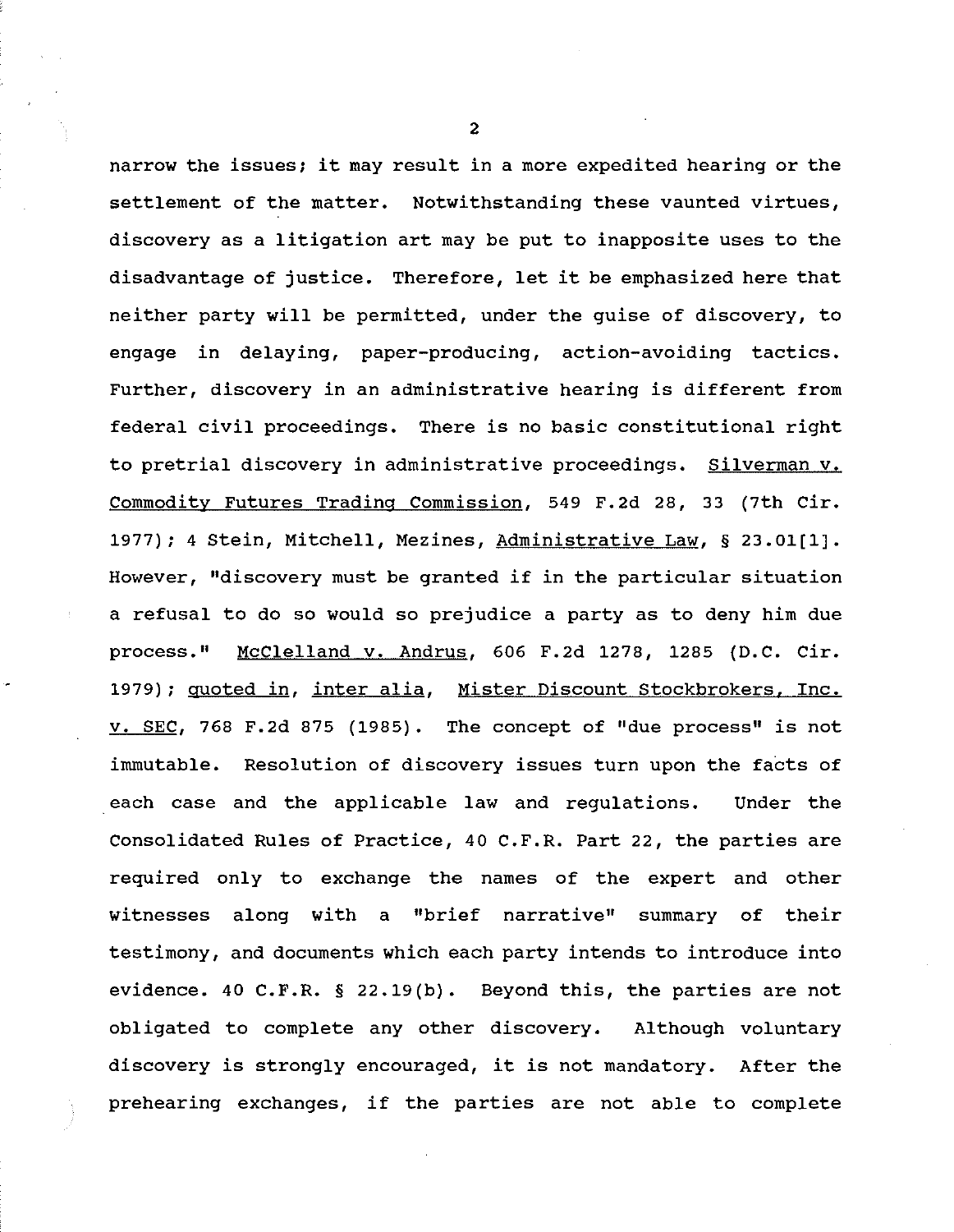discovery voluntarily, then they may motion for further discovery pursuant to 40 C.F.R. § 22.19(f). The section, in pertinent part, reads as follows:

> Other discovery. (1) Except as provided by paragraph (b) of this section, further discovery, under this section, shall be permitted only upon determination by the Presiding Officer:

> (i) That such discovery will not in any way unreasonably delay the proceeding;

> (ii) That the information to be obtained is not otherwise obtainable; and

> (iii) That such information has significant probative value.

> (2) The Presiding Officer shall order depositions upon oral questions only upon a showing of good cause and upon a finding that:

> (i) The information sought cannot be obtained by alternative methods; or

> (ii) There is substantial reason to believe that relevant and probative evidence may otherwise not be preserved for presentation by a witness at the hearing.

Respondent made discovery requests set out in 40 separate paragraphs, and EPA provided documents or referred to documents previously provided for seven of these, paragraph numbers 5, 11, 12, 14, 18, 19, and 37. Complainant declared that no documents were in its possession which were responsive to the requests in paragraphs 16, *22,* 23, 26, 31, and 38. Respondent requests an order compelling complainant to respond to discovery requests  $\forall x$ . paragraph numbers 1-4, 6-10, 13, 15, 17, 20, 21, 23-25, 27-36, 39 and 40.

 $\frac{1}{2}$  ,  $\frac{1}{2}$  ,  $\frac{1}{2}$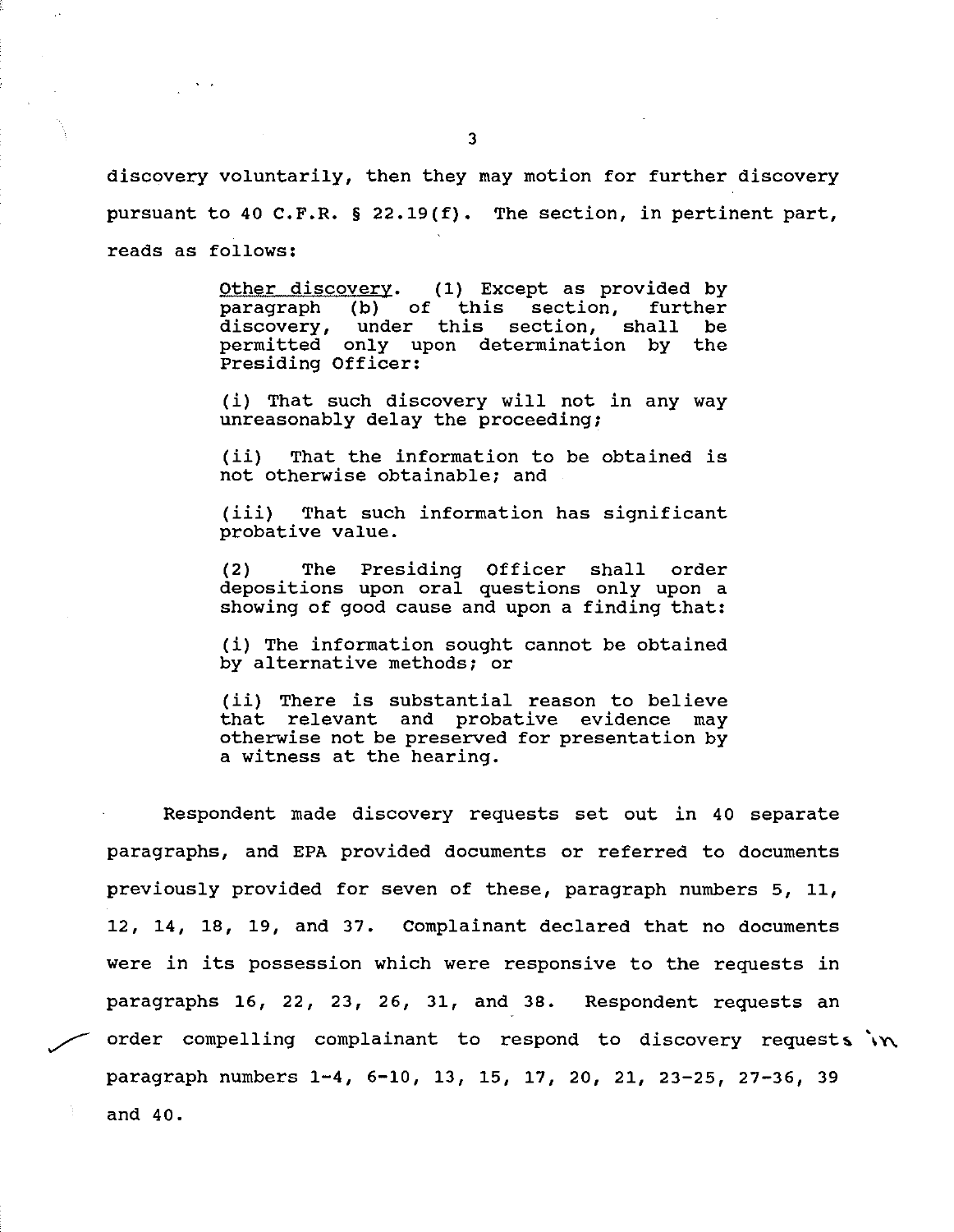The requests will be divided into categories in the following discussion in the interest of simplicity.

### Category I - Environmental Harm (paragraphs 17, 25, 32, 34, 40)

Respondent's requests for information concerning environmental harm are very broadly phrased and such information is "otherwise available" by requesting such public information from EPA's Office of Underground Storage Tanks (OUST). For example, Respondent requests "[e]ach document referring to" the threat to human health andjor the environment caused by Respondent's or any UST's alleged violations of 40 C.F.R. Part 280. ( $\P$  $\P$  17, 25), and "[a]ll documents supporting EPA's contention • • that the 'Potential for Harm'  $\cdot$  . is 'major'" ( $\llbracket$  40). Complainant points out that the proposed penalty is calculated according to the potential for harm, as described in the U.S. EPA Penalty Guidance for Violations of UST Regulations ("UST penalty guidance"), not actual harm. For these reasons, IT IS ORDERED that respondent's discovery requests in this category be DENIED.

# Category II - Agency Interpretation of Regulations; practicality of enforcement (paragraphs 1-3, 24, 39)

Respondent requests EPA documents (directives, consent orders, decisions, etc.) interpreting the terms "operator," "UST Systems," and "Facility" in paragraphs 1-3. such documents are "otherwise available" by standard legal research, such as LEXIS, and from OUST. Complainant also responds that it has searched EPA Region II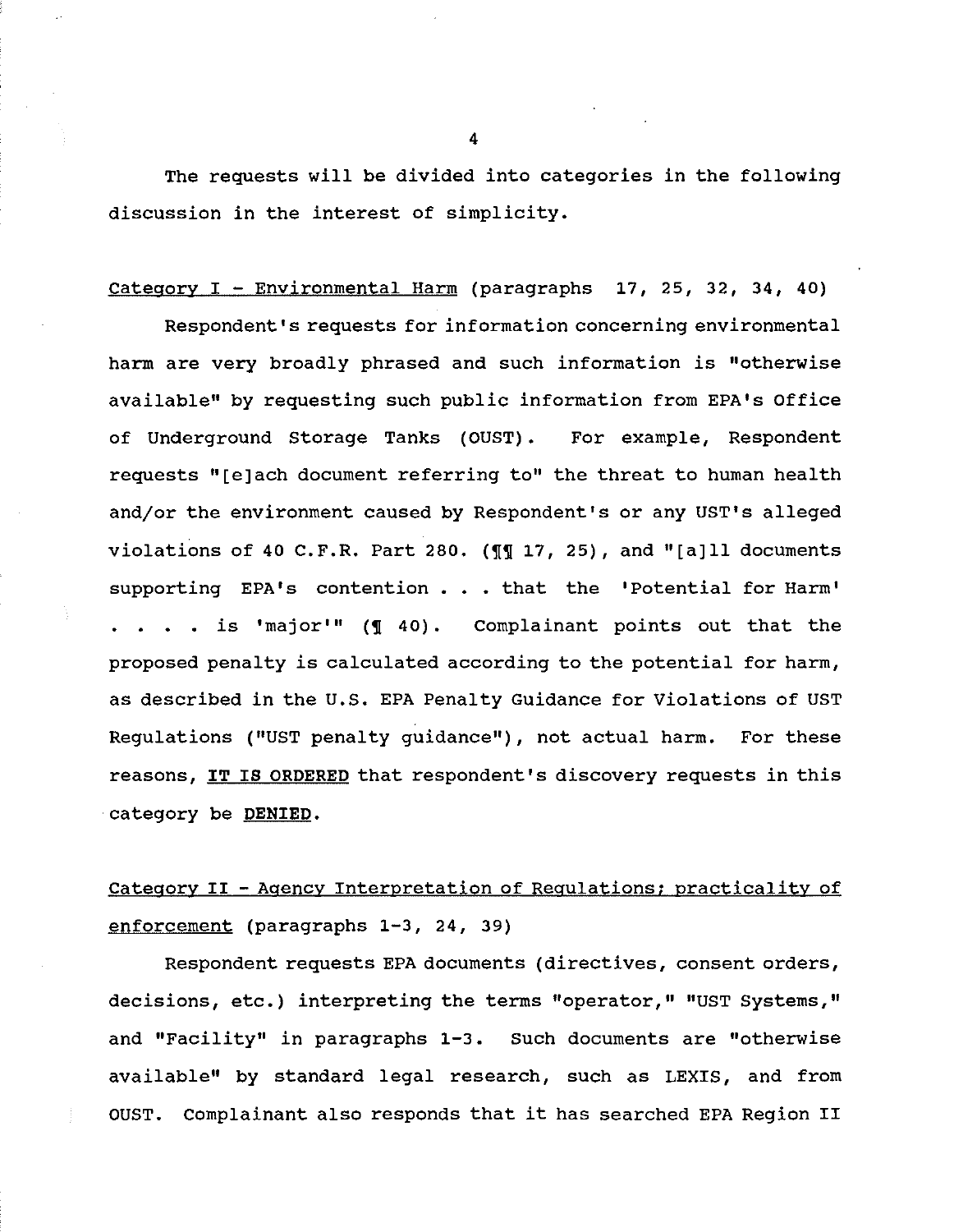files and inquired from OUST and is unaware of the existence of any policy documents interpreting the term "operator." IT IS ORDERED that respondent's discovery requests in this category be DENIED.

## Category III - EPA's Authority to Enforce Federal UST Regulations in City of New York (paragraphs 23, 34, 39)

Paragraph 23 requests documents relating to whether the New York City Fire Department is the appropriate agency to implement the UST regulatory program for the City. This is not a question of fact, but of law. EPA is the "implementing agency" unless the state has an approved program under RCRA (Resource Conservation and Recovery Act) section 9004 or a Memorandum of Agreement with the state. 40 C.F.R. § 280.12. Documents relating to such an issue have no "significant probative value" because, as that term is defined in Chautauqua Hardware Corp., EPCRA Appeal No. 91-1 at 10-11 (June 24, 1991), they do not tend "to prove a fact that is of consequence in the case."

Paragraphs 34 and 39 request "All documents pertaining to the manner in which 40 C.F.R. Part 280 should be enforced in New York city and other urban areas," and documents regarding "UST regulatory issues." Complainant points out that any such documents are "otherwise available" through OUST, and that they would bear on policy issues, which would not have "probative value" as defined in Chautauqua Hardware Corp., supra. IT IS ORDERED that respondent's discovery requests in this category be DENIED.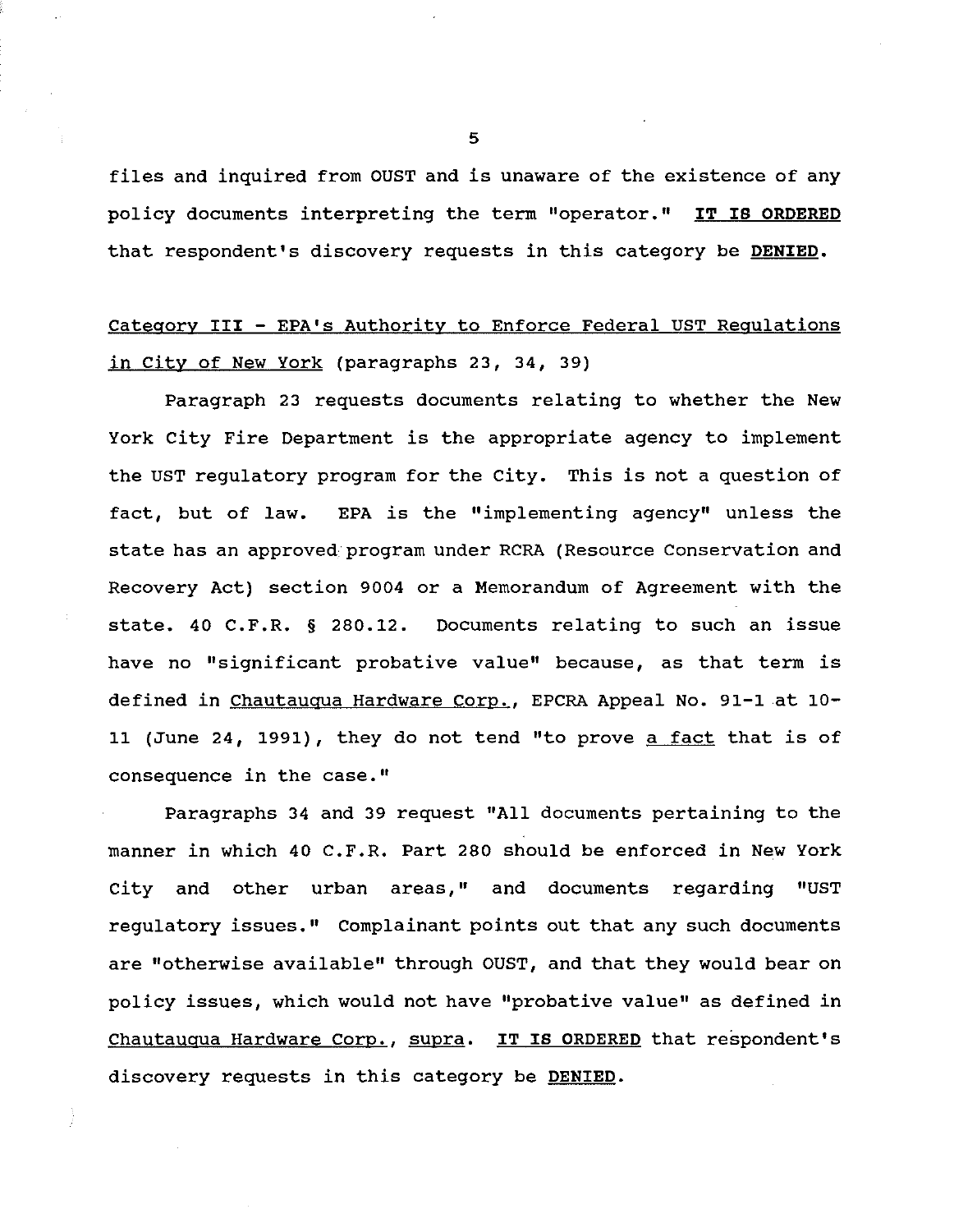### Category IV - Selective Enforcement

(paragraphs 15, 27, 28, 29, 30, 36)

Item 15 requests enforcement manuals pertaining to civil penalties under the Hazardous and Solid Waste Amendments of 1984. Complainant replies that it provided respondent with the only such manuals that it relied on for purposes of this proceeding, the UST penalty guidance and the UST/LUST Enforcement Procedure Guidance Manual. Any other such documents would have no significant probative value.

As to the other items, respondent seeks copies of all Information Request Letters regarding USTs from Region II, a list of all UST owners and operators in the State of New York, a list of all such owners and operators in full compliance with federal regulations, and copies of all consent orders, ALJ decisions and settlement documents under 40 C.F.R. Part 280. These documents are of no significant probative value.

As noted in Chautauqua Hardware Corp., "what has happened in other cases can have no bearing on any factual issues in this case." See also, Butz v. Glover Livestock Comm'n Co., 411 U.S. 182, 187, rehearing denied, 412 U.S. 933 (1973) ("The employment of a sanction within the authority of an administrative agency is thus not rendered invalid in a particular case because it is more severe than sanctions imposed in other cases."); In re Industrial Fuels and Resources. Inc., Docket No. V-W-91-R-17, at 5 (Order, May 13, 1992) ("[A]ny question about selectivity of EPA in prosecuting complaints under RCRA or in imposing penalties therefore  $\ldots$  does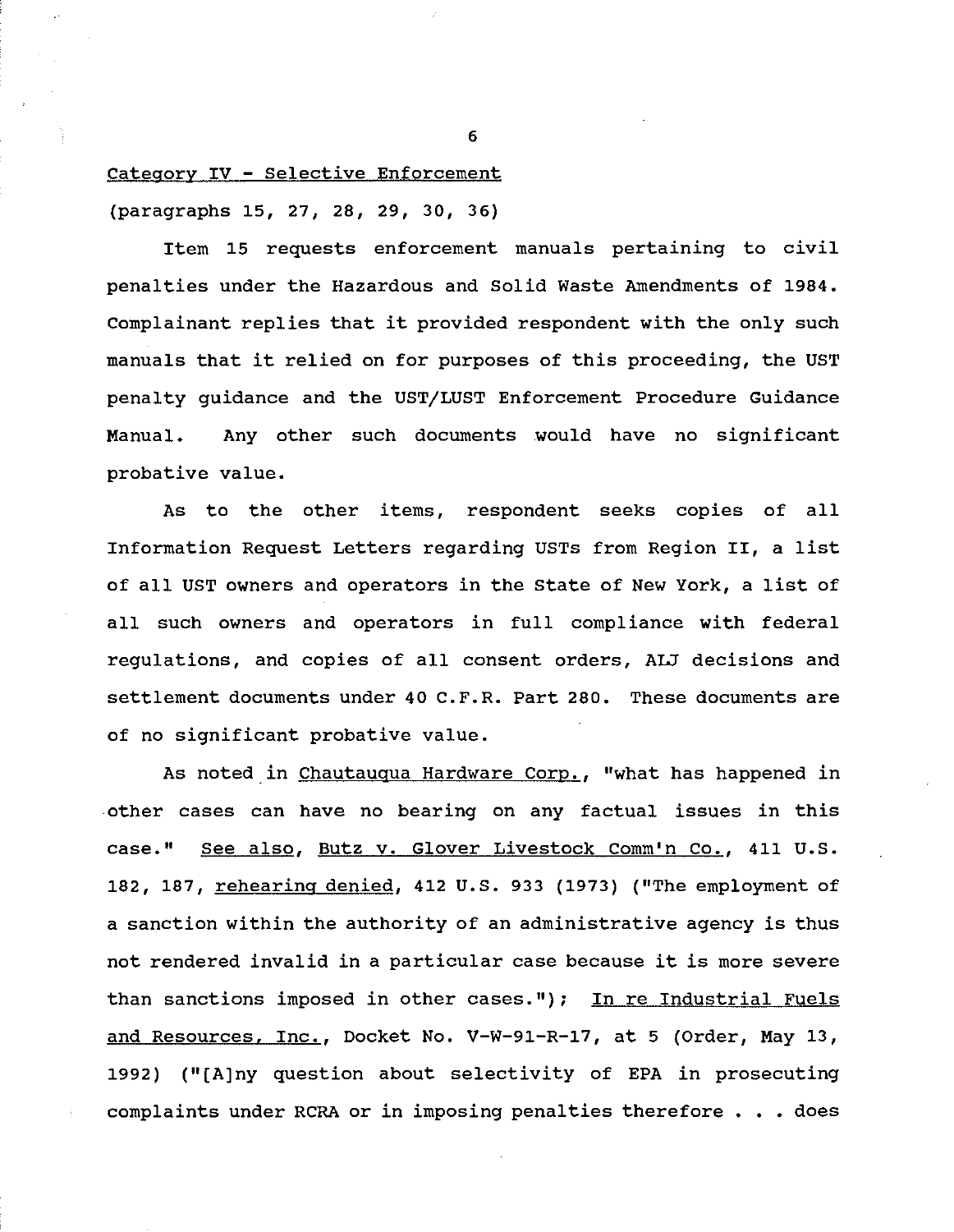not have 'significant probative value'."); Falls v. Town of Dyer. Indiana, 875 F.2d 146, 148 (7th Cir. 1989) ("A government legitimately could enforce its law against a few persons (even just one) to establish a precedent, ultimately leading to widespread compliance  $\cdots$   $\cdots$  . Selectivity is not only inevitable but also desirable when it conserves resources.") IT IS ORDERED that respondent's discovery requests in this category be DENIED.

### Category V - Penalties (paragraphs 13, 20, 21, 33, 35)

Paragraph 13 requests a photocopy of each and every imposition of penalties pursuant to the UST penalty guidance. This request has no significant probative value for the reason stated in Category IV, supra.

Paragraphs 20 and 21 demand copies of the RCRA penalty policy and an EPA guidance document for calculating economic benefit of non-compliance. These documents are otherwise obtainable through LEXIS and environmental law looseleaf services.

Items 33 and 35 are requests for documents relating to penalties under the Medical Waste Tracking Act. This Act does not pertain to UST systems. What penalties may have been assessed under that statute lacks probative value. IT IS ORDERED that respondent's requests in this category be DENIED.

### Category VI - Sources of EPA Data (paragraphs 4, 6-10, 31)

In paragraph 4, respondent asks for documents substantiating EPA's allegation that respondent is the owner of 20 out-of-service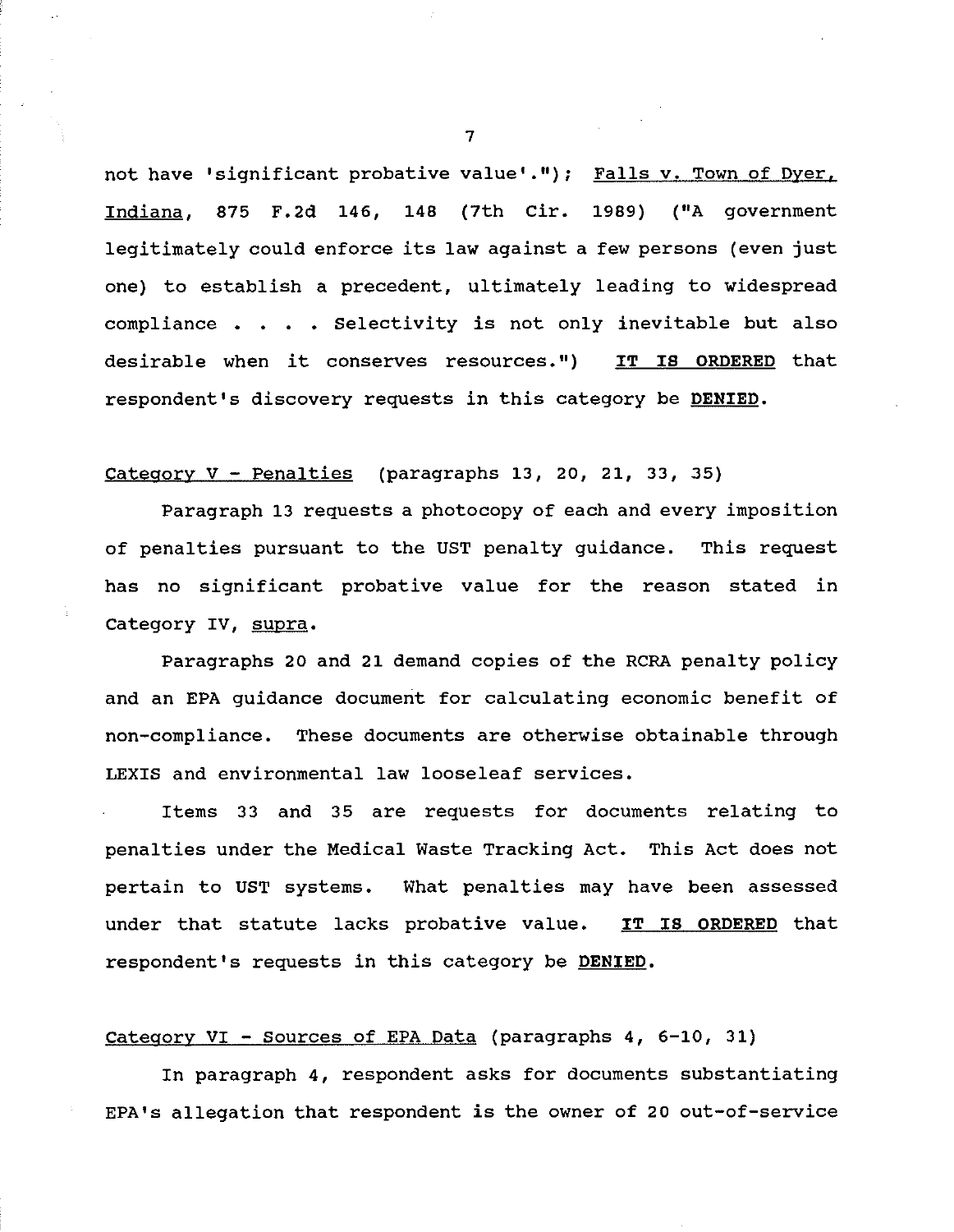UST systems, as alleged in paragraph 4 of the complaint. Complainant argues that such allegation is based on documents generated and submitted by respondent to EPA or the State of New York, and in the possession of respondent. Respondent's May 28, 1992 response to complainant's information request letter (complainant's May 3, 1993 prehearing exchange, exhibit 5) is the source of information that the systems were out of service. Respondent has not responded to the contrary. For example, that it does not have such documents in its possession, and complainant's argument is therefore accepted.

Item 6 requests all documents in EPA's possession that refer to or relate to respondent and/or to the service stations listed in Table I of the complaint. Complainant responds that any such documents that were relied on to support its prima facie case have already been provided to respondent in the prehearing exchange. This request is also overly broad, and fails to delineate or specify what documents exist and whether they would prejudice respondent's defense.

Requests 7 through 10 ask for documents EPA relied on to support allegations in the complaint, and complainant responds that they have already been provided, in its prehearing exchange (exhibits 2, 4, 5, 6).

Paragraph 31 asks for all documents pertaining to respondent received from certain state and local government entities. Complainant asserts that to the extent any such documents have significant probative value, same was provided as exhibit 6 in its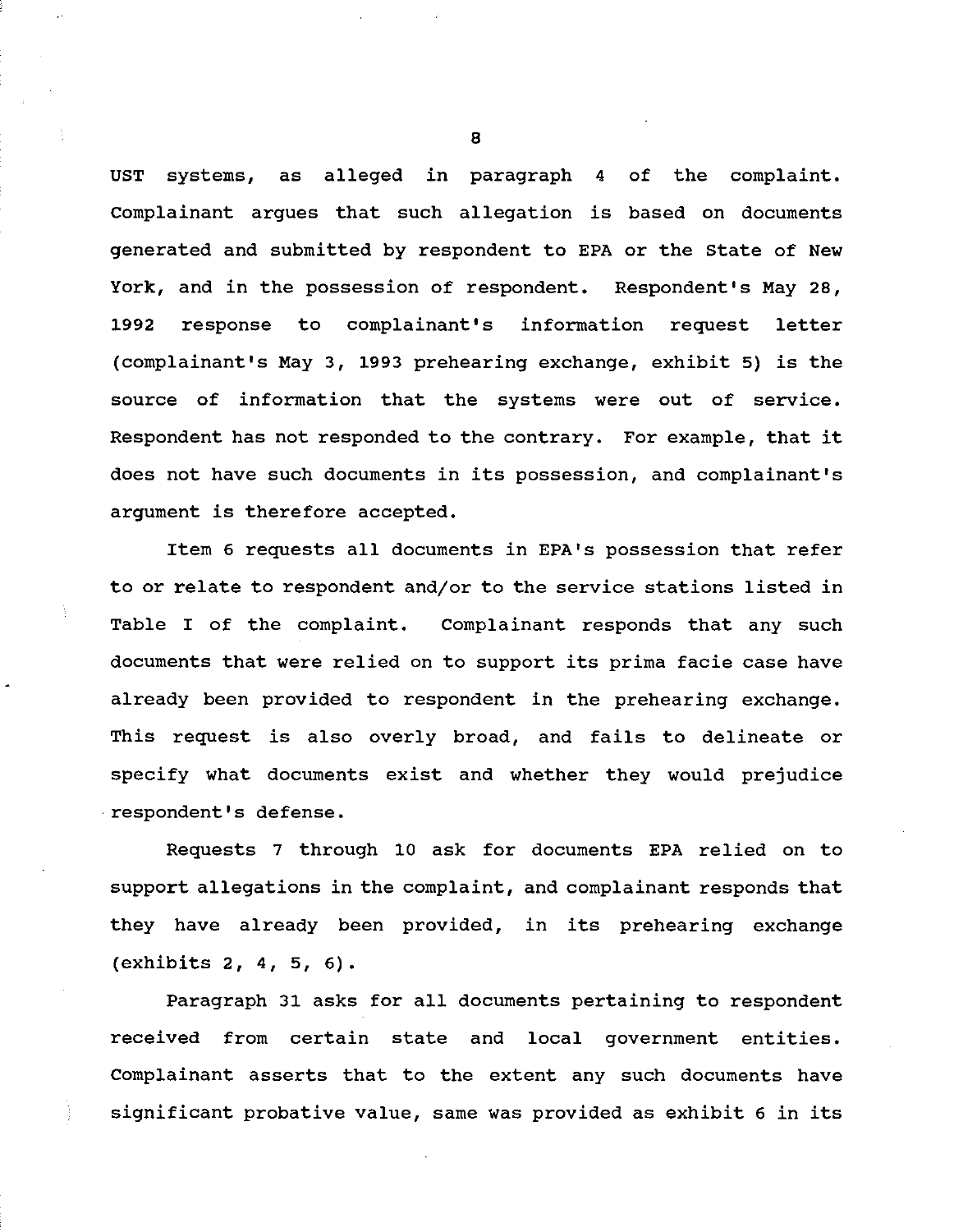prehearing exchange. Again, this request is overly broad and would require EPA to make decisions as to what information would "pertain to" respondent. See, Sims v. National Transportation Safety Board, 662 F.2d 668, 672 (lOth Cir. 1981) ("Effective discovery requires preliminary inquiry in order to find out what is there. Thus the discovery should be pinpointed . . • therefore the requests were inadequate • • II ) IT IS ORDERED that respondent 1 s discovery requests in this category be denied.

In sum, and in the interest of clarity, IT IS ORDERED that respondent's motion to compel discovery be DENIED in its entirety. Further, the ALJ concludes that respondent by this order is not prejudiced to the extent where there is the denial of due process.

al W. Vanduke

Frank w. Vanderheyden Administrative Law Judge

Date